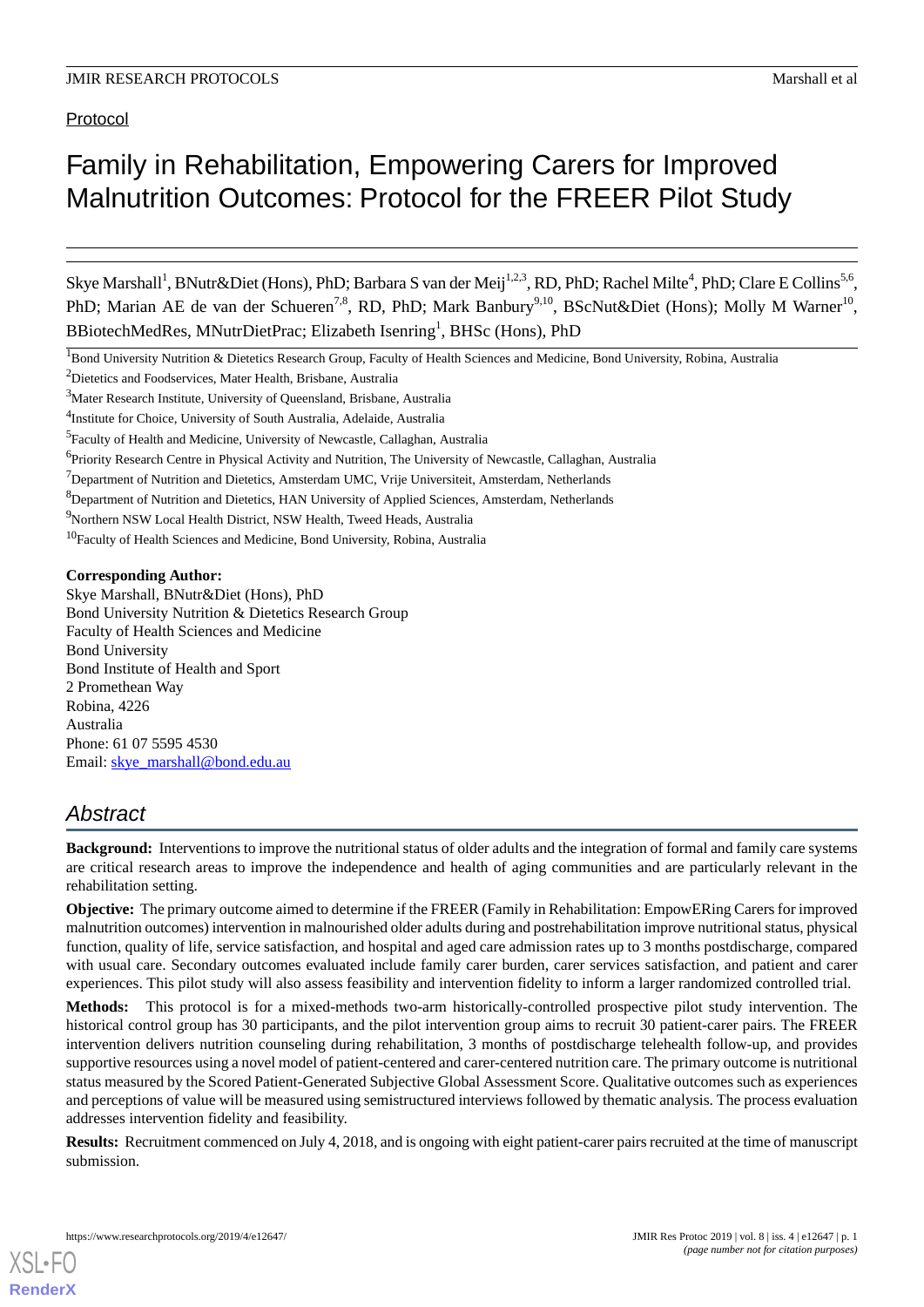**Conclusions:** This research will inform a larger randomized controlled trial, with potential for translation to health service policies and new models of dietetic care to support the optimization of nutritional status across a continuum of nutrition care from rehabilitation to home.

**Trial Registration:** Australian New Zealand Clinical Trials Registry Number (ACTRN) 12618000338268; https://www.anzctr.org.au/Trial/Registration/TrialReview.aspx?id=374608&isReview=true (Archived by WebCite at http://www.webcitation.org/74gtZplU2).

**International Registered Report Identifier (IRRID):** DERR1-10.2196/12647

*(JMIR Res Protoc 2019;8(4):e12647)* doi:  $10.2196/12647$ 

#### **KEYWORDS**

carers; protein-energy malnutrition; telehealth; intervention; pilot study; older adults; subacute; rehabilitation; aged

# *Introduction*

#### **Background**

In older Australians, protein-energy malnutrition (PEM) is highly prevalent and a strong independent contributor to poor health, but is preventable and treatable [\[1](#page-6-0)[-4](#page-6-1)]. PEM is defined as the unintentional and preventable loss of lean tissues such as muscle, blood and immune cells, and viscera, with or without fat loss, due to prolonged inadequate dietary intake or uptake of protein and energy [[1\]](#page-6-0). Although PEM may occur at any age, it is most prevalent in older adults due to the higher prevalence of PEM risk factors such as multimorbidity and polypharmacy, and the physiological and social changes that occur during the aging process [\[5](#page-6-2)]. A sufficient increase in protein and energy intake and uptake to meet individualized requirements will cease the loss of lean tissues and reverse PEM, except in severe cachectic states [[1\]](#page-6-0). However, encouraging malnourished older adults to consume appropriate types and quantities of foods encounters many diverse barriers due to its deeply complex physiological, socio-economic, and environmental risk factors, as well as unique presentation in each individual [\[5](#page-6-2),[6\]](#page-6-3). Individualized and long-term nutrition support is required to overcome these barriers and enable the older adult to improve their nutritional status  $[3,7]$  $[3,7]$  $[3,7]$ . Thus, the model of care adopted by many hospitals, which involves short-term treatment by health professionals during a health care admission only, is usually insufficient to effectively treat PEM [\[5](#page-6-2),[8\]](#page-6-6).

Interventions to improve the nutritional status of older adults and the integration of formal and family care systems are critical research areas of the United Nations (items 2.6.10 and 2.10.7) [[9\]](#page-6-7), and implementing these approaches in rehabilitation facilities is of primary importance in Australia. Australian rehabilitation units have the highest prevalence of PEM internationally (45%-65% versus 30%-45% in the United States, Europe, and Asia when using the same diagnostic tool,  $N=17$ studies, N=4591 participants) [[10\]](#page-6-8). Although the goal of rehabilitation is to increase independence, observational research identified that older patients admitted to rehabilitation with PEM and receiving usual care were being discharged to the community with PEM, where they remained malnourished for at least 12 weeks in their own homes [\[10](#page-6-8)]. A recent meta-analysis found the prevalence of PEM in older Australians living in their own homes is 6% (95% CI, 4.4%-8.2%), which represents 228,000 malnourished older adults in 2017 [[11\]](#page-6-9). Further downstream health consequences are severe, where

```
https://www.researchprotocols.org/2019/4/e12647/ JMIR Res Protoc 2019 | vol. 8 | iss. 4 | e12647 | p. 2
```
[XSL](http://www.w3.org/Style/XSL)•FO **[RenderX](http://www.renderx.com/)**

PEM significantly predicts decreased physical function, institutionalization, and rehospitalization, poor quality of life, and death [\[3](#page-6-4),[10,](#page-6-8)[12](#page-6-10)].

Family carers are an untapped resource and feasible group of people eager to support malnourished patients in the long-term [[13\]](#page-6-11). There is a direct causal link between poor nutrition knowledge of family carers and increased PEM risk in older adults [\[14](#page-6-12)]. Conversely, studies have found that empowering family carers of malnourished older adults living at home (via training, education, and follow-up) can improve the nutritional status, quality of life, and physical function of the older adult, without increasing carer burden [[15](#page-6-13)[,16](#page-6-14)]. A qualitative study found that family carers believe it is the responsibility of rehabilitation staff to ensure the family carers are engaged as key members of the nutrition care team and that their preexisting caring relationship with the older adult is recognized and respected [[13\]](#page-6-11). The qualitative study further identified the preferred method of engagement was via telephone, which is supported by a recent systematic review and meta-analysis, which found that telehealth was a feasible and effective method to provide PEM treatment post-hospital discharge [\[17](#page-6-15)]. The FREER (Family in Rehabilitation: EmpowERing Carers for improved malnutrition outcomes) pilot study will be the first to translate this evidence as a patient- and carer-centered model of care for the rehabilitation and post-rehabilitation older adult setting.

Therefore, this study aims to (1) determine if the FREER intervention in malnourished older adults during and postrehabilitation improves nutritional status, physical function, quality of life, service satisfaction, and hospital and aged care admission rates up to 3-months post discharge, compared with usual care, (2) evaluate secondary outcomes including carer burden, carer service satisfaction, and patient and carer experiences, and (3) assess the feasibility and intervention fidelity to inform a larger randomized controlled trial (RCT).

# *Methods*

#### **Study Design**

This is the protocol for a pragmatic mixed-methods two-arm historically-controlled prospective pilot intervention study. This protocol has been reported according to the Standard Protocol Items: Recommendations for Intervention Trials (SPIRIT) 2013 Checklist [\[18](#page-7-0)] as well as the Template for Intervention Description and Replication (TIDieR) Checklist [\[19](#page-7-1)]. The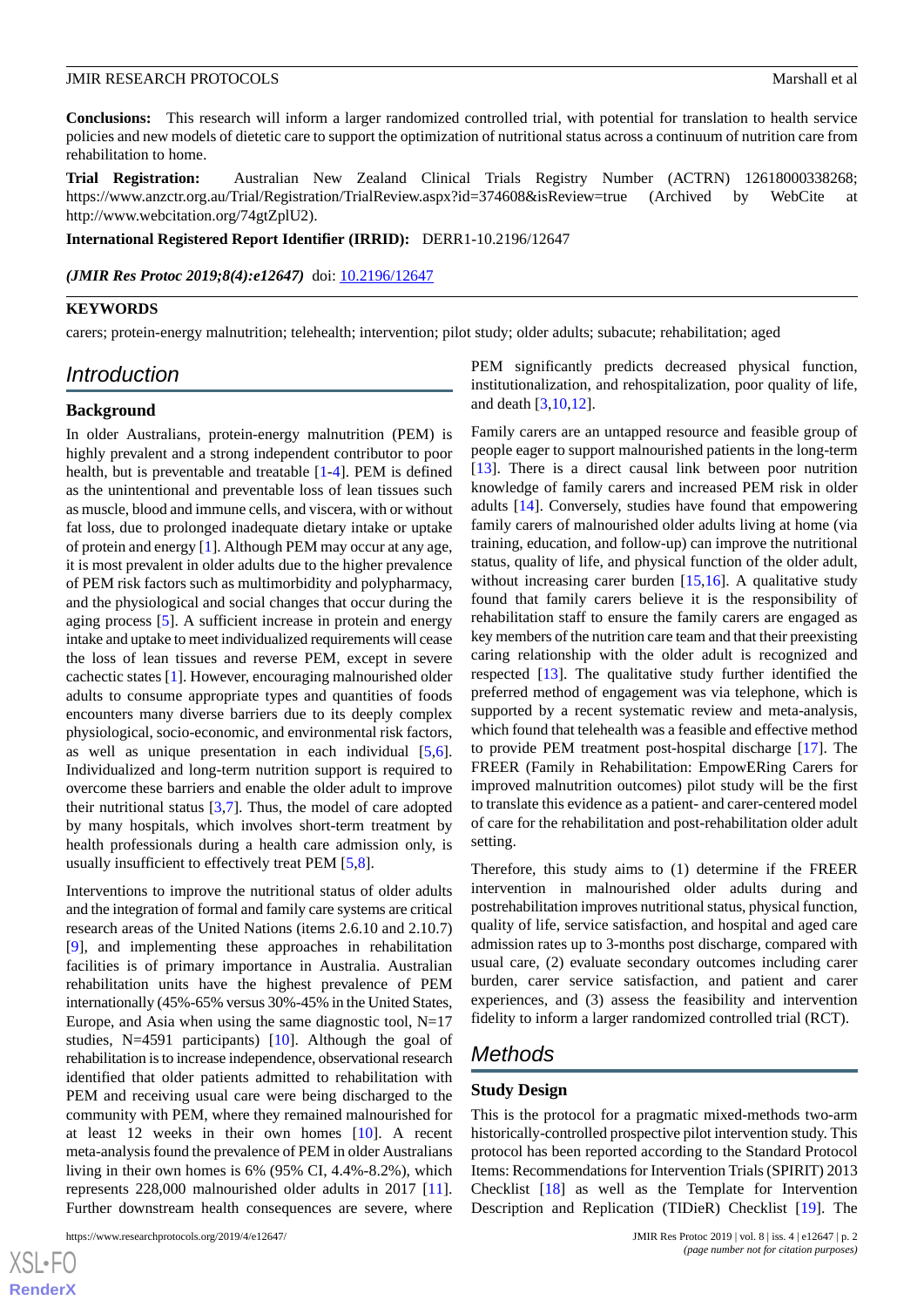FREER pilot study has been prospectively registered with the Australian New Zealand Clinical Trials Registry Number (ACTRN12618000338268).

#### **Participants and Setting**

The recruitment site will be a single government-funded rehabilitation unit (34 beds, average length of stay of 22 days) in rural New South Wales, Australia (conveniently sampled), which is co-located with an acute care hospital. Patients are usually transferred from acute care to the rehabilitation units if they are not independent enough to return to the community after acute illness. However, admissions from the community are also accepted and are usually for the management of chronic conditions such as Parkinson disease or chronic obstructive pulmonary disease. The rehabilitation unit does not admit patients with preexisting dementia or severe cognitive impairment and provides services to general rehabilitation patients (ie, does not have age or diagnosis-specific admission criteria). Both eligible patients and family carers will be recruited according to the eligibility criteria ([Textbox 1\)](#page-2-0). Reflecting the pragmatic nature of the study, palliative patients and patients with unexpected discharge to residential aged care are included in the study. According to the Patient Generated Subjective Global Assessment (PG-SGA), patients rated as B (suspected of malnutrition or moderately malnourished) and C (severely malnourished) will both be considered as having PEM. Patients rated as A (well-nourished) will be excluded.

<span id="page-2-0"></span>Potentially eligible patients identified by the rehabilitation clinical team using existing malnutrition screening upon admission will be placed on a high protein, high energy diet code, and referred to the study accredited practicing dietitian (MW, herein referred to as the "study dietitian" throughout) for full eligibility screening. Additionally, the study dietitian will attend team ward meetings and discuss patient lists with the

rehabilitation clinical team. Ineligible or nonconsenting patients will receive usual care and will not be affiliated with the study. Consecutive rolling recruitment will continue over a maximum of 12 months. Informed by historical control group data [[10\]](#page-6-8), it is expected there will be approximately 90 eligible and consenting patients admitted to the rehabilitation unit per year (approximately 280 admissions per year, 40% of patients eligible, and 80% consent rate). Therefore, during the recruitment period, the minimum sample size of 30 patient-carer pairs will be met.

## **Historical Control Group and Usual Care**

Participants in a prospective observational study conducted 2013-2014 will act as a historical control group [[10\]](#page-6-8). The historical control participants were recruited from 2 government-funded rural rehabilitation units in New South Wales ( $n=14$  and  $n=16$  participants respectively), one of which is the study site for the FREER pilot study, with participants having the same eligibility criteria as FREER. They had a mean age of 80 years and 57% were female [\[10](#page-6-8)]. The historical control group received usual care, which included being placed on a standard high protein-high energy diet [\[20](#page-7-2)] during admission and receiving standard nutrition support from the existing rehabilitation dietitian, but only if referred by the usual clinical pathways. The usual care provided to the historical control group has not changed at the time of the FREER pilot study and therefore is the same care provided to patients' ineligible for FREER. Although the service was available, no participants in the historical control group received outpatient follow-up by a community dietitian [\[10](#page-6-8)]. Family carers of patients in the control group were not engaged specifically but may have been involved in some discussions with the rehabilitation dietitian during their care recipient's admission. The outcomes in the historical control group have been published elsewhere  $[10,12]$  $[10,12]$  $[10,12]$  $[10,12]$ .

**Textbox 1.** Inclusion and exclusion criteria.

#### Inclusion

- Adults (≥65 years) admitted to rehabilitation with protein-energy malnutrition diagnosed by the Patient Generated Subjective Global Assessment
- Having a family carer (≥18 years). Family carers will be considered persons (including family or friends) who assist with activities of daily living up until the point of hospital admission, with no financial reimbursement for caring duties beyond a carers pension, with contact with the patient of ≥4 times per week, either in person or by telephone
- Family carer is English speaking and able to act as translator for the patient if the patient is non-English speaking
- Family carers do not have any health-related eligibility criteria applied; however, need to have sufficient independence to assist the patients with activities of daily living

#### Exclusion

- Patient and/or carer are unable to give consent
- Patient is receiving enteral or parenteral feeding
- $\bullet$  Discharge is planned in <6 days from date of eligibility screening
- Patients living in residential aged care prior to rehabilitation admission are excluded. However, patients previously community-dwelling but discharged to residential aged care will be included using an intention-to-treat approach
- The patient and/or carer do not live in the local area. For example, admitted during holiday, or plan to move away from the local area (1.5 hours drive from the unit) within 3 months postdischarge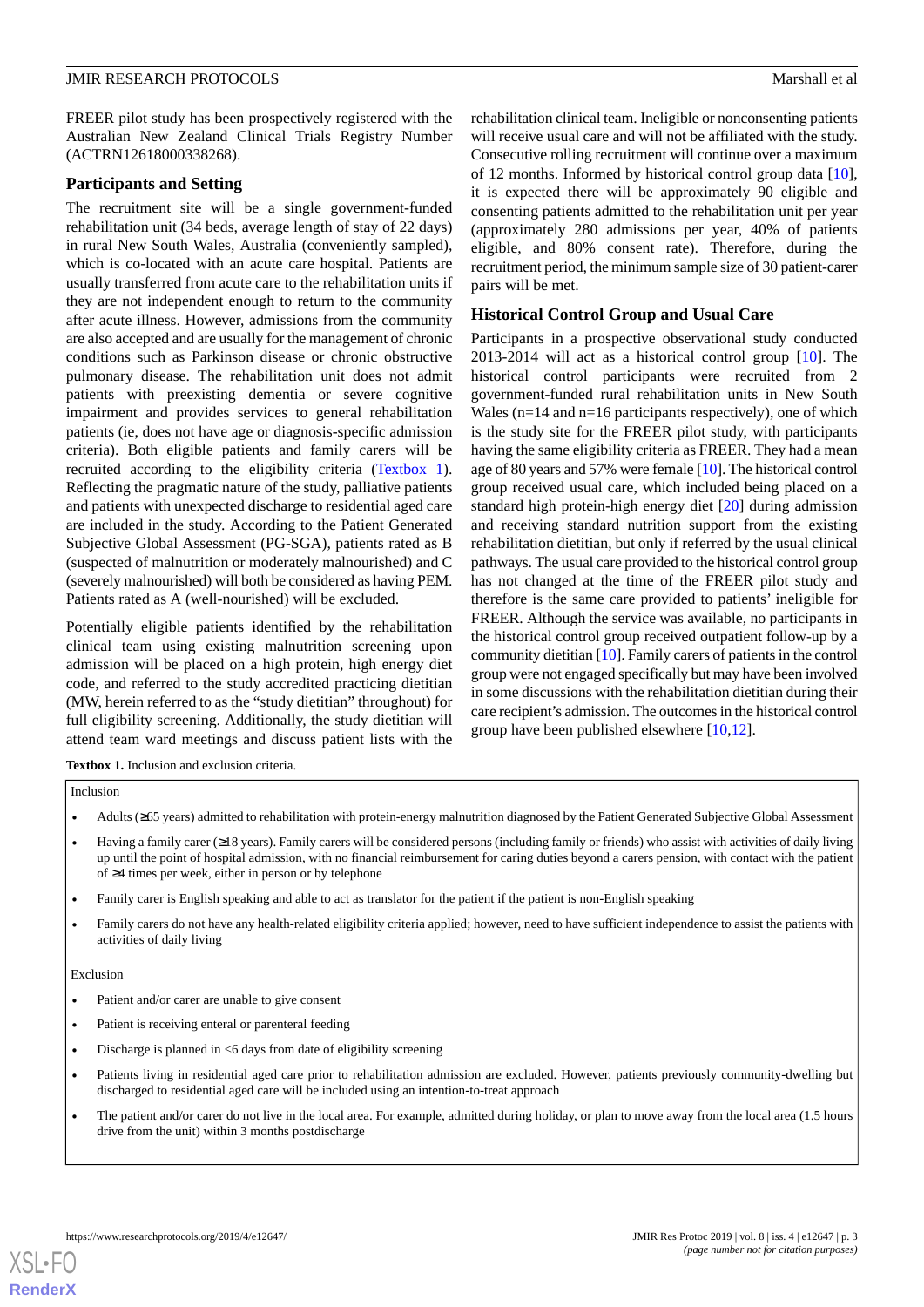#### **Sample Size**

As a pilot intervention study, the sample size was chosen to reflect resources and funding availability, as well as aiming to match control and intervention participants in a 1:1 ratio. Therefore, the current pilot intervention will aim to match the historical control group sample size (n=30), for a final sample of n=60 patients. The historical control group did not collect data on family carers, as they were not engaged as part of usual care, and therefore not available for recruitment. Therefore, the sample size for family carers will be n=30.

#### **Blinding and Randomization**

Randomization is not possible due to the study design. The use of a historical control group for the pilot study was chosen to limit intervention contamination within the small rehabilitation unit as resources did not allow for 2 prospective cluster sites to be recruited. Blinding of participants and personnel to the intervention is not possible due to the nature of the intervention (nutrition counseling), study design of the historical control group (researchers not blinded in the historical control group), and lack of resources to fund blinded outcome assessments for the pilot intervention study.

# **The FREER Intervention**

By integrating formal and family care for malnourished rehabilitation patients, the FREER intervention aims to establish family carers as partners in the nutrition care team, thereby empowering and enabling them to manage and improve the efficacy of their preexisting nutrition-related care in the long term. In order to truly empower the family carer, the level of engagement between the dietitian, family carer, and patient in the FREER intervention model of care is derived from the Patterson, Kirk, and Wallace model, in which all team members have equal involvement and influence [\[21](#page-7-3)].

We have applied the four-step systematic approach for using the theoretical domains framework [[22](#page-7-4)] to develop and establish the preliminary feasibility of the FREER intervention strategies. This was done through literature reviews [\[15](#page-6-13)-[17\]](#page-6-15), a qualitative study of family carer support needs and preferences [\[13](#page-6-11)], and stakeholder engagement (n=20 health care staff, unpublished). This pilot study will now establish preliminary efficacy and feasibility of the FREER intervention. All FREER intervention components will be delivered by the study dietitian and will use 3 individualized and needs-based strategies described in Multimedia Appendix I [[23](#page-7-5)[,24](#page-7-6)].

#### **Psychological Model of Behavior Change**

Patient and family carer engagement strategies will apply the theory of planned behavior and reasoned action to increase an individual's ability to make recommended changes [[25\]](#page-7-7). Therefore, all engagements with the study dietitian will include education and shared goal setting, problem-solving, and contingency planning [[25\]](#page-7-7). This model of behavior change was selected by the research team as it was considered the most appropriate to create partnerships with the patient and family carer, to lead to empowerment rather than dependency.

#### **Quantitative Outcome Measures**

The selected quantitative outcome measures have been validated and previously piloted in the target population [\[10](#page-6-8),[12\]](#page-6-10), and are outlined in [Table 1.](#page-4-0) Nutritional status as defined by the PG-SGA numerical score [\[26](#page-7-8)] is the primary outcome (increasing score indicates increasing severity of PEM with typical scores 0-30). The PG-SGA was chosen in preference to the Mini Nutritional Assessment [\[27](#page-7-9)] and other nutrition assessment tools as both its score and categorization have the strongest criterion validity in this population and it has shown sensitivity to change in 1 week [\[1](#page-6-0)]. Secondary outcomes for the patient include (1) additional measures of nutritional status (PG-SGA rating of A, B or C), (2) energy and protein intake (kJ and grams per day), (3) mid-arm circumference (MAC), (4) physical function by Modified Barthel Index (MBI) [\[28](#page-7-10)], (5) Functional Independence Measure (FIM) [\[29](#page-7-11)], (6) body weight (kg), (7) health-related quality of life using a generic preference-based instrument (AQoL-6D) [[30\]](#page-7-12), (8) rehabilitation length of stay, (9) patient nutrition service satisfaction as per purpose developed Nutrition Service Satisfaction Survey modified from the Patient Satisfaction Survey with Inpatient Clinical Nutrition Services ([Multimedia Appendix 2](#page-6-16)) [[31\]](#page-7-13), (10) 3 month rehospitalization (yes or no; and length of stay), (11) aged care admission (yes or no; and level of care). Secondary outcomes of the family carer are carer burden (Zarit Burden Interview Score [\[32](#page-7-14)]) and carer nutrition service satisfaction (Carer Nutrition Service Satisfaction Survey modified from the Patient Satisfaction Survey with Inpatient Clinical Nutrition Services and shown in Multimedia Appendix II) [\[31](#page-7-13)]. All assessment tools and physical measures for the patient will be completed by the study dietitian during patient interview, excepting the service satisfaction questionnaire which will be completed by the patient. All assessment tools for the family carer will be self-completed unless via telephone interview, or the carer has limitations with reading or writing.

The primary and secondary outcomes will be measured at baseline (recruitment T1), rehabilitation discharge (T2), and 12-weeks postdischarge (T3), as described in [Table 1](#page-4-0). Outcomes will be assessed at the rehabilitation site (T1 and T2) and a home visit or medical records as relevant (T3). If the participant is not able to be assessed at discharge at the rehabilitation site, T2 outcomes will be informed via telephone interview and medical records wherever possible; however, the physical measures including a component of the PG-SGA and the MAC would not be performed in this instance.

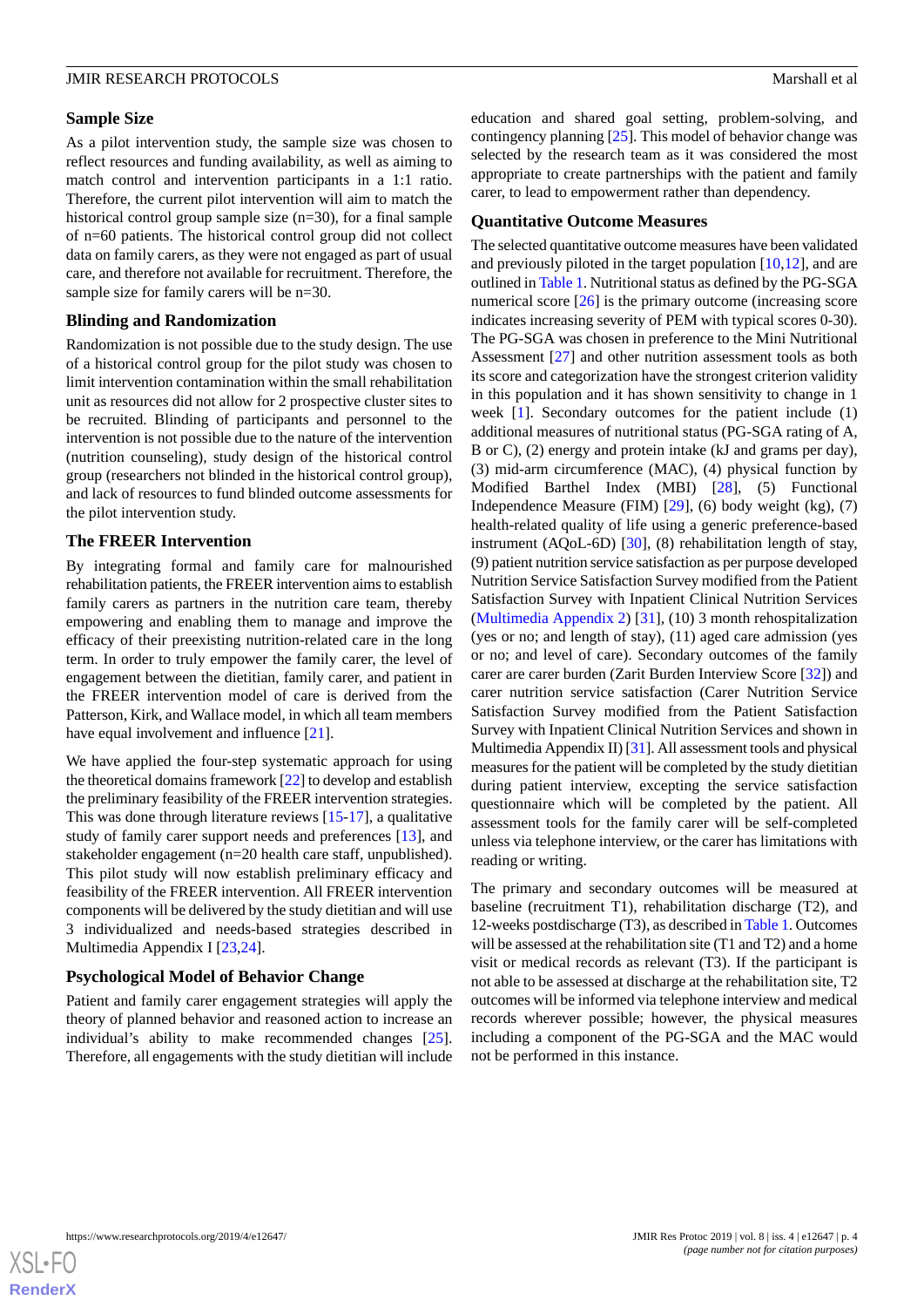<span id="page-4-0"></span>**Table 1.** FREER pilot study primary and secondary outcomes, assessment methods, and timepoints.

| Outcome                                                                | Baseline (T1) | Discharge (T2)        | Postdischarge (T3) | Measure and source of data                                                                                                                 |
|------------------------------------------------------------------------|---------------|-----------------------|--------------------|--------------------------------------------------------------------------------------------------------------------------------------------|
| Nutritional status                                                     | X             | $\mathbf{X}^\text{a}$ | X                  | $PG\text{-}SGA^b$ score and category<br>$\bullet$<br>Patient and carer interview<br>$\bullet$                                              |
| Weight (kg)                                                            | X             | X                     | X                  | Calibrated study scales or medical<br>$\bullet$<br>records<br>Patient interview<br>$\bullet$                                               |
| Energy intake (kJ)                                                     | X             | X                     | X                  | 24hr dietary recall<br>$\bullet$<br>Patient and carer interview                                                                            |
| Protein intake $(g)$                                                   | X             | X                     | X                  | 24hr dietary recall<br>Patient and carer interview                                                                                         |
| Mid-arm circumference                                                  | X             | X                     | X                  | Tape measure<br>$\bullet$<br>Patient interview                                                                                             |
| Physical function                                                      | X             | X                     | X                  | Modified Barthel Index<br>$\bullet$<br>Patient and carer interview supported<br>by allied health care team<br>Medical records<br>$\bullet$ |
| Physical function                                                      | X             |                       |                    | Functional Independence Measure<br>$\bullet$<br>Medical records                                                                            |
| Health-related quality of life                                         | X             | $X^a$                 | X                  | $AqoL-6Dc$<br>Patient interview                                                                                                            |
| Patient nutrition satisfaction                                         |               |                       | X                  | <b>Patient Satisfaction Survey</b><br>$\bullet$<br>Self or carer-completed<br>$\bullet$                                                    |
| Rehabilitation length of stay                                          |               | X                     |                    | Medical records<br>$\bullet$                                                                                                               |
| Rehospitalization and length of stay                                   |               |                       | X                  | Medical records<br>$\bullet$                                                                                                               |
| Residential aged care admission                                        |               |                       | X                  | Medical records<br>$\bullet$<br>Patient or carer report                                                                                    |
| Carer burden                                                           |               | X                     | X                  | Zarit Burden Interview<br>$\bullet$<br>Self-completed<br>$\bullet$                                                                         |
| Carer nutrition satisfaction                                           |               |                       | X                  | <b>Carer Satisfaction Survey</b><br>$\bullet$<br>Self-completed<br>$\bullet$                                                               |
| Patient and carer experiences and<br>perceptions of value <sup>d</sup> |               |                       | $X^e$              | Qualitative interview conducted via<br>telephone                                                                                           |

<sup>a</sup>If T1 and T2 occur 6 days or less apart this measure will not be repeated as it will have assumed not to have significantly changed within that short time period as per feasibility data [\[10\]](#page-6-8).

<sup>b</sup>PG-SGA: Patient Generated Subjective Global Assessment.

<sup>c</sup>AQoL-6D: Assessment of Quality of Life-6D.

 $d_A$  subgroup of participants will be invited to participate by consecutive sampling with a target sample size of  $n=10$  carers and  $n=10$  patients. <sup>e</sup>The interviews will be conducted up to 2 weeks following T3 by an independent researcher.

#### **Qualitative Outcome Measures**

To understand the carer and patient experience and perception of the value of the FREER intervention, the first 10 participant pairs (both patient and carer, total n=20) who consent to be interviewed will participate in 30 to 60 minute semistructured interviews. Participants will be invited to participate in the interviews up to 2 weeks post T3 ([Table 1](#page-4-0)) via telephone. The

first interview with the patient and carer, who will be interviewed together if possible, will be an open discussion focused on topics identified in the literature and will be used to develop the semistructured interview schedule for the remaining interviews. The interviews will be recorded and analyzed qualitatively, using thematic analysis of verbatim interview transcripts based on the principals of grounded theory. For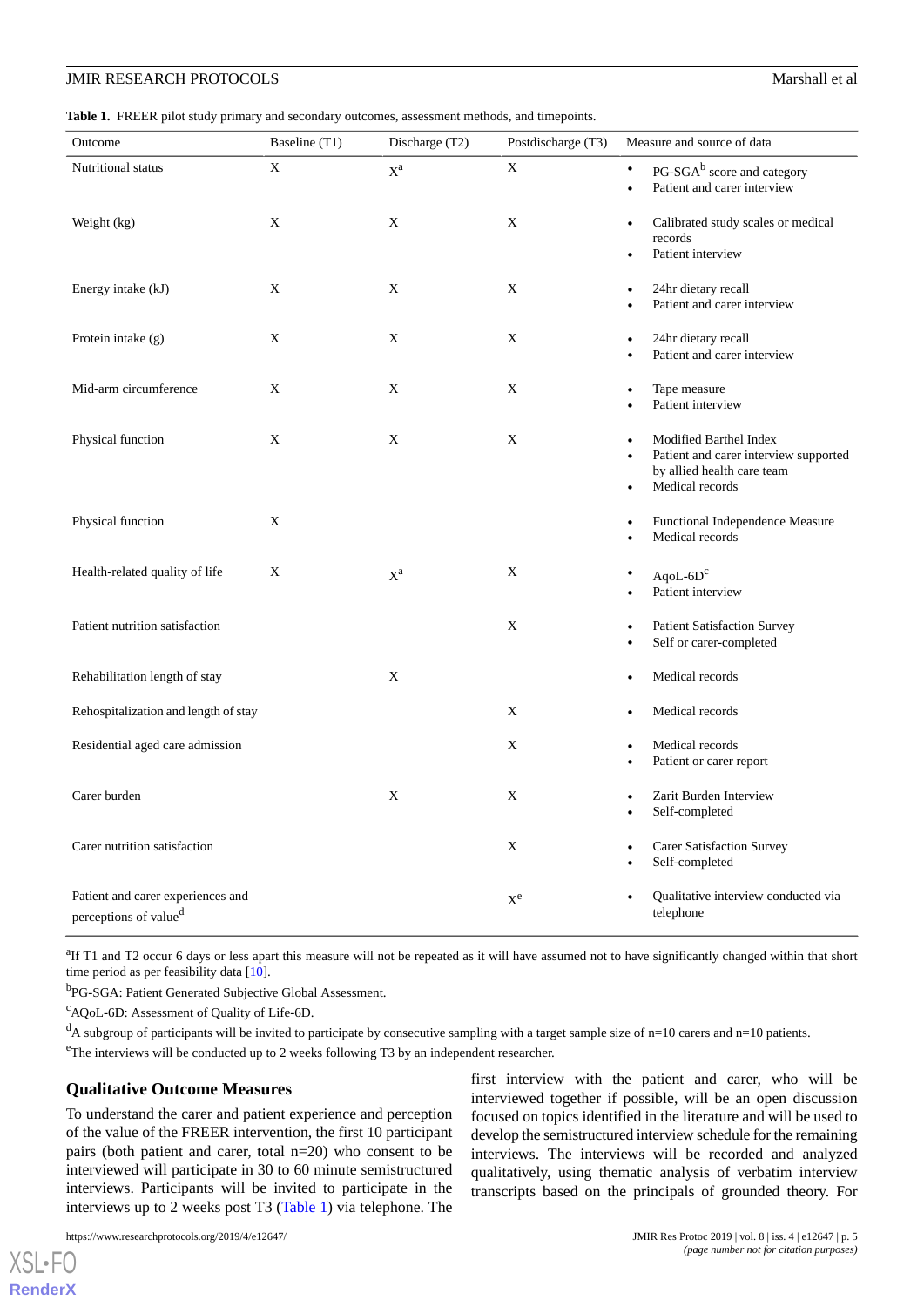independence, the interviews will not be performed by nor in the presence of the study dietitian who implemented the FREER pilot intervention, and the interviews will be conducted and reported according to the Qualitative Research Review Guidelines (RATS) [\[33](#page-7-15)].

### **Process Evaluation**

A quantitative process evaluation will be simultaneously implemented. The intervention fidelity, intervention adaptions, and attrition rate will be recorded through researcher logs and voice-recorded telehealth consultations. Resources used to implement the process evaluation are outlined in Multimedia Appendix II.

# **Adverse Events**

As the patients are recognized to have acute or chronic morbidity requiring an inpatient admission, as well as being diagnosed with PEM at baseline, medical events and continued PEM are likely to be frequent as reflecting this medical and nutritional status. The FREER nutrition intervention reflects the current usual and best dietetic practice where only the method of engagement with patients and family carers is modified. Although nutritional treatment for PEM is considered low-risk adverse events may occur.

Adverse events possibly or directly related to FREER intervention methods will be recorded. These may be related to (1) nutrition-related biochemistry, (2) bowel habits, (3) allergic reactions to recommended foods and beverages, or (4) hydration status but will only be considered adverse events if status worsens from baseline. These intervention-related adverse events will be considered serious if they lead to the transfer from rehabilitation to acute care, additional intervention by the rehabilitation physician, or mortality.

# **Ethical Considerations and Withdrawals**

This study was approved by the North Coast New South Wales Human Research Ethics Committee (Approval HREC/18/NCC/47) and Governance (528N), as well as the Bond University Human Research Ethics Committee (528N-HREC/18/NCC/47). Written informed consent will be required for patients and family carers prior to their participation. Withdrawal of the patient or the carer from the study will cease the FREER intervention being delivered to both members of the caring pairs. However, the nonwithdrawing patient will continue to be asked to participate in outcome assessments if the carer withdraws from the study.

# **Statistical Analysis**

Intention-to-treat analysis will be used to evaluate quantitative outcome measures. However, those discharged home and those discharged to aged care will be reported separately. If the intervention group sample size is substantially smaller than the historical control group, cases will be matched to create a 1:1 ratio of control versus intervention. Outcomes and participant characteristics will be summarized via descriptive statistics.

**Conflicts of Interest**

None declared.

Changes in the control group over time have been previously analyzed and published [[10\]](#page-6-8); however, the intervention group will be analyzed for change over time in continuous variables using linear mixed models, and chi-square tests for changes over time in categorical variables.

To determine the difference in primary and secondary outcomes between the intervention and control group over time, both continuous and categorical outcome variables will be analyzed via a marginal model using generalized estimating equations, with study group allocation and time in months as main predictors, and adjusting for baseline outcome measures.

# *Results*

Recruitment for the FREER pilot study began July 4, 2018, and is ongoing. At the time of manuscript submission, 14 participant pairs have been identified as eligible, with nine pairs (n=18 participants in total) consenting (preliminary recruitment rate is 9/14, 64%). The reasons for nonparticipation were family carer not interested (3/5, 60%) and patient not interested (2/5, 40%). Three family carers have withdrawn from the study at T2 (discharge). The stated reasons for withdrawal were (1) family carer being overwhelmed with caring duties (1/9, 11%), (2) family carer being overwhelmed with caring duties in the context of worsening carer health (1/9, 11%), and (3) changes to the family caring structure (1/9, 11%). Three of 9 (33%) patients were withdrawn following T2 because of (1) death due to the complication of a preexisting condition (2/3; 67%), and (2) geographical relocation out of the study area (1/3; 33%). The preliminary carer attrition rate is 33% (3/9) and the patient attrition rate is 33% (3/9).

# *Discussion*

Although compared with usual care, supportive nutrition interventions to increase dietary protein and energy intake in malnourished patients across all settings decrease all-cause mortality (risk ratio .78, 95% CI: 0.66-0.92, N=12 trials, N=6683 participants), the evidence is biased by poor quality study designs with limited translation of effective models of care to the clinical setting [\[2](#page-6-17)]. The pragmatic design of the FREER intervention will support translation to practice. Although the current pilot study has limitations related to study design, including the use of a historical control group causing selection bias and a lack of blinding, it will provide sufficient preliminary feasibility and efficacy data to inform the development of a future adequately powered, and well-designed RCT. In addition to the need for high-quality RCTs which evaluate nutrition interventions for malnourished older adults, research engaging family carers as part of the medical and nutritional care team is in demand  $[34,35]$  $[34,35]$  $[34,35]$  $[34,35]$ . By using a relevant framework  $[22]$  $[22]$  this research is designed to inform health service policies and will provide the foundations of future interventions translated into other health care settings and rehabilitation units.

 $XSI - F($ **[RenderX](http://www.renderx.com/)**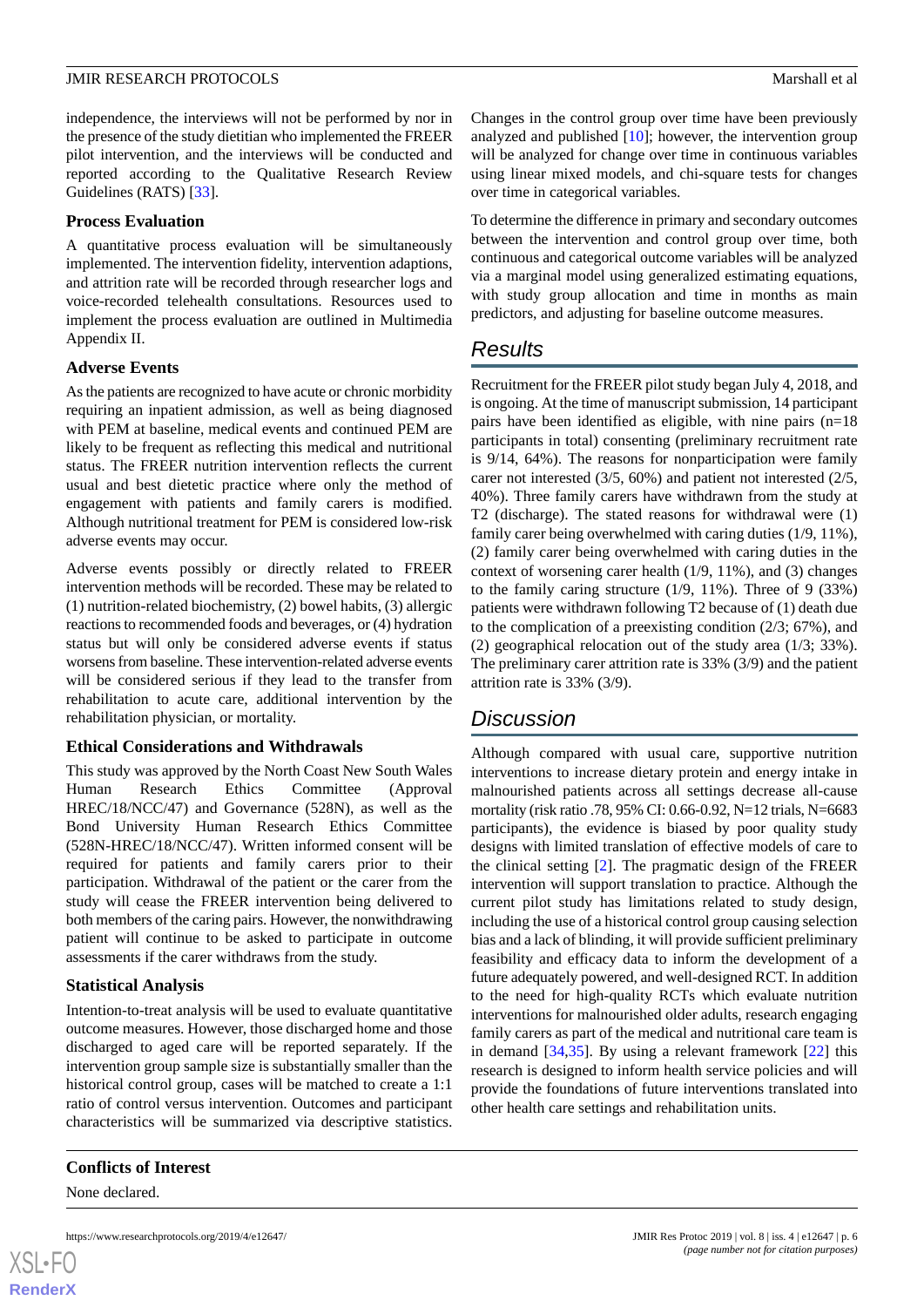# **Multimedia Appendix 1**

The FREER intervention strategies.

<span id="page-6-16"></span>[[PDF File \(Adobe PDF File\), 36KB-Multimedia Appendix 1](https://jmir.org/api/download?alt_name=resprot_v8i4e12647_app1.pdf)]

## **Multimedia Appendix 2**

FREER intervention and research materials.

[[PDF File \(Adobe PDF File\), 349KB-Multimedia Appendix 2](https://jmir.org/api/download?alt_name=resprot_v8i4e12647_app2.pdf)]

### <span id="page-6-0"></span>**References**

- <span id="page-6-17"></span>1. Marshall S. Protein-energy malnutrition in the rehabilitation setting: Evidence to improve identification. Maturitas 2016 Apr;86:77-85. [doi: [10.1016/j.maturitas.2016.01.014\]](http://dx.doi.org/10.1016/j.maturitas.2016.01.014) [Medline: [26921933](http://www.ncbi.nlm.nih.gov/entrez/query.fcgi?cmd=Retrieve&db=PubMed&list_uids=26921933&dopt=Abstract)]
- <span id="page-6-4"></span>2. Baldwin C, Kimber K, Gibbs M, Weekes C. Supportive interventions for enhancing dietary intake in malnourished or nutritionally at-risk adults. Cochrane Database Syst Rev 2016 Dec(12):1-241. [doi: [10.1002/14651858.CD009840.pub2](http://dx.doi.org/10.1002/14651858.CD009840.pub2)]
- <span id="page-6-1"></span>3. Marshall S, Bauer J, Isenring E. The consequences of malnutrition following discharge from rehabilitation to the community: a systematic review of current evidence in older adults. J Hum Nutr Diet 2014 Apr;27(2):133-141. [doi: [10.1111/jhn.12167](http://dx.doi.org/10.1111/jhn.12167)] [Medline: [24289811](http://www.ncbi.nlm.nih.gov/entrez/query.fcgi?cmd=Retrieve&db=PubMed&list_uids=24289811&dopt=Abstract)]
- <span id="page-6-2"></span>4. Milte RK, Ratcliffe J, Miller MD, Crotty M. Economic evaluation for protein and energy supplementation in adults: opportunities to strengthen the evidence. Eur J Clin Nutr 2013 Dec;67(12):1243-1250. [doi: [10.1038/ejcn.2013.206\]](http://dx.doi.org/10.1038/ejcn.2013.206) [Medline: [24169464](http://www.ncbi.nlm.nih.gov/entrez/query.fcgi?cmd=Retrieve&db=PubMed&list_uids=24169464&dopt=Abstract)]
- <span id="page-6-3"></span>5. Marshall S. Why Is the Skeleton Still in the Hospital Closet? A Look at the Complex Aetiology of Protein-Energy Malnutrition and Its Implications for the Nutrition Care Team. J Nutr Health Aging 2018;22(1):26-29. [doi: [10.1007/s12603-017-0900-9\]](http://dx.doi.org/10.1007/s12603-017-0900-9) [Medline: [29300418](http://www.ncbi.nlm.nih.gov/entrez/query.fcgi?cmd=Retrieve&db=PubMed&list_uids=29300418&dopt=Abstract)]
- <span id="page-6-5"></span>6. van der Meij BS, Wijnhoven H, Finlayson G, Oosten B, Visser M. Specific food preferences of older adults with a poor appetite. A forced-choice test conducted in various care settings. Appetite 2015 Jul;90:168-175. [doi: [10.1016/j.appet.2015.03.011](http://dx.doi.org/10.1016/j.appet.2015.03.011)] [Medline: [25772198](http://www.ncbi.nlm.nih.gov/entrez/query.fcgi?cmd=Retrieve&db=PubMed&list_uids=25772198&dopt=Abstract)]
- <span id="page-6-7"></span><span id="page-6-6"></span>7. Watterson C, Fraser A, Banks M, Isenring E, Miller M, Silvester C, et al. Evidence based practice guidelines for the nutritional management of malnutrition in patients across the continuum of care. Nutrition & Dietetics 2009;66(Suppl 3):S1-S34. [doi: [10.1111/j.1747-0080.2009.01383.x\]](http://dx.doi.org/10.1111/j.1747-0080.2009.01383.x)
- <span id="page-6-8"></span>8. Milte R, Miller M. Dietetic care of hip fracture patients across Australia: Are we doing enough? Nutrition & Dietetics 2011;68:214-220 [\[FREE Full text\]](https://onlinelibrary.wiley.com/doi/full/10.1111/j.1747-0080.2011.01538.x)
- 9. Research Agenda on Ageing for the 21st Century. United Nations Programme on Ageing and the International Association of Gerontology and Geriatrics; 2007 URL: <http://www.un.org/> [accessed 2018-12-17] [[WebCite Cache ID 74j1XLBOv\]](http://www.webcitation.org/

                                74j1XLBOv)
- <span id="page-6-9"></span>10. Marshall S, Young A, Bauer J, Isenring E. Malnourished older adults admitted to rehabilitation in rural New South Wales remain malnourished throughout rehabilitation and once discharged back to the community: a prospective cohort study Journal of Aging Research and Clinical Practice. The Journal of Aging Research & Clinical Practice 2015;4(4):197-204. [doi: [10.14283/jarcp.2015.72](http://dx.doi.org/10.14283/jarcp.2015.72)]
- <span id="page-6-11"></span><span id="page-6-10"></span>11. Australian Institute of Health and Welfare. Canberra: Australian Institute of Health and Welfare; 2018. Older Australia at a glance URL:<https://www.aihw.gov.au/reports/older-people/older-australia-at-a-glance/contents/healthy-ageing> [accessed 2018-12-14] [\[WebCite Cache ID 74fHPwfxX](http://www.webcitation.org/

                                74fHPwfxX)]
- <span id="page-6-12"></span>12. Marshall S, Young A, Bauer J, Isenring E. Malnutrition in Geriatric Rehabilitation: Prevalence, Patient Outcomes, and Criterion Validity of the Scored Patient-Generated Subjective Global Assessment and the Mini Nutritional Assessment. J Acad Nutr Diet 2016 Dec;116(5):785-794. [doi: [10.1016/j.jand.2015.06.013\]](http://dx.doi.org/10.1016/j.jand.2015.06.013) [Medline: [26212447](http://www.ncbi.nlm.nih.gov/entrez/query.fcgi?cmd=Retrieve&db=PubMed&list_uids=26212447&dopt=Abstract)]
- <span id="page-6-13"></span>13. Marshall S, Reidlinger D, Young A, Isenring E. The nutrition and food-related roles, experiences and support needs of female family carers of malnourished older rehabilitation patients. J Hum Nutr Diet 2017 Dec;30(1):16-26. [doi: [10.1111/jhn.12397](http://dx.doi.org/10.1111/jhn.12397)] [Medline: [27412802\]](http://www.ncbi.nlm.nih.gov/entrez/query.fcgi?cmd=Retrieve&db=PubMed&list_uids=27412802&dopt=Abstract)
- <span id="page-6-14"></span>14. Biggs A, Freed P. Nutrition and Older Adults: What Do Family Caregivers Know and Do? J Gerontol Nurs 2000 Aug 01;26(8):6-9. [doi: [10.3928/0098-9134-20000801-04\]](http://dx.doi.org/10.3928/0098-9134-20000801-04)
- <span id="page-6-15"></span>15. Marshall S, Bauer J, Capra S, Isenring E. Are informal carers and community care workers effective in managing malnutrition in the older adult community? A systematic review of current evidence. J Nutr Health Aging 2013;17(8):645-651. [doi: [10.1007/s12603-013-0341-z](http://dx.doi.org/10.1007/s12603-013-0341-z)] [Medline: [24097017\]](http://www.ncbi.nlm.nih.gov/entrez/query.fcgi?cmd=Retrieve&db=PubMed&list_uids=24097017&dopt=Abstract)
- 16. Marshall S, Agarwal E, Young A, Isenring E. Role of domiciliary and family carers in individualised nutrition support for older adults living in the community. Maturitas 2017 Apr;98:20-29. [doi: [10.1016/j.maturitas.2017.01.004\]](http://dx.doi.org/10.1016/j.maturitas.2017.01.004) [Medline: [28274324](http://www.ncbi.nlm.nih.gov/entrez/query.fcgi?cmd=Retrieve&db=PubMed&list_uids=28274324&dopt=Abstract)]
- 17. Marx W, Kelly J, Crichton M, Craven D, Collins J, Mackay H, et al. Is telehealth effective in managing malnutrition in community-dwelling older adults? A systematic review and meta-analysis. Maturitas 2018 May;111:31-46. [doi: [10.1016/j.maturitas.2018.02.012\]](http://dx.doi.org/10.1016/j.maturitas.2018.02.012) [Medline: [29673830\]](http://www.ncbi.nlm.nih.gov/entrez/query.fcgi?cmd=Retrieve&db=PubMed&list_uids=29673830&dopt=Abstract)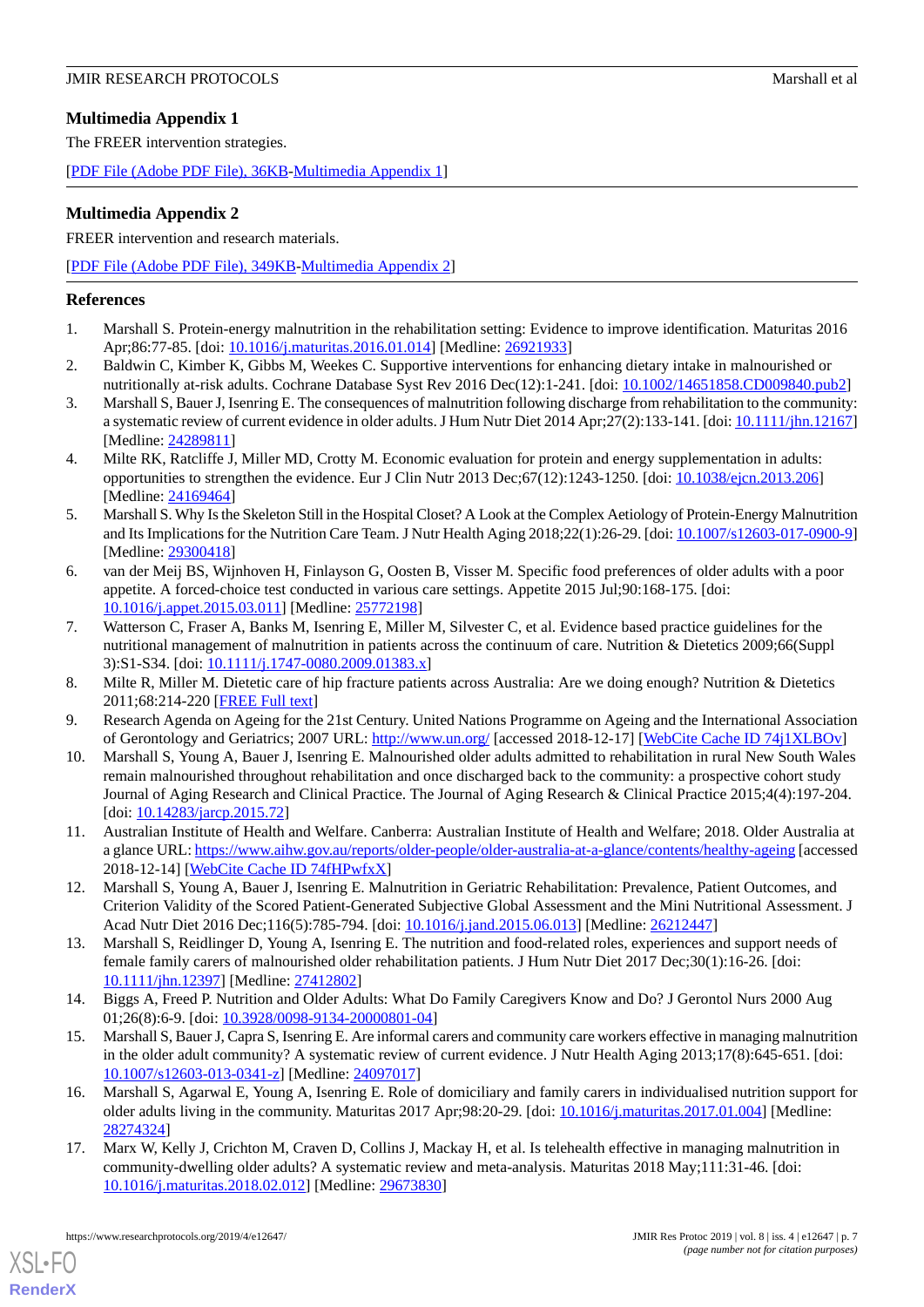## **JMIR RESEARCH PROTOCOLS Marshall et al. Marshall et al. Marshall et al. Marshall et al. Marshall et al. Marshall et al. Marshall et al. Marshall et al. Marshall et al. Marshall et al. Marshall et al.**

- <span id="page-7-0"></span>18. Chan A, Tetzlaff J, Altman D, Laupacis A, Gøtzsche PC, Krleža-Jerić K, et al. SPIRIT 2013 statement: defining standard protocol items for clinical trials. Ann Intern Med 2013 Feb 05;158(3):200-207 [[FREE Full text](http://europepmc.org/abstract/MED/23295957)] [doi: [10.7326/0003-4819-158-3-201302050-00583](http://dx.doi.org/10.7326/0003-4819-158-3-201302050-00583)] [Medline: [23295957](http://www.ncbi.nlm.nih.gov/entrez/query.fcgi?cmd=Retrieve&db=PubMed&list_uids=23295957&dopt=Abstract)]
- <span id="page-7-1"></span>19. Hoffmann T, Glasziou P, Boutron I, Milne R, Perera R, Moher D, et al. Better reporting of interventions: template for intervention description and replication (TIDieR) checklist and guide. BMJ 2014 Mar 07;348:g1687. [doi: [10.1136/bmj.g1687](http://dx.doi.org/10.1136/bmj.g1687)] [Medline: [24609605](http://www.ncbi.nlm.nih.gov/entrez/query.fcgi?cmd=Retrieve&db=PubMed&list_uids=24609605&dopt=Abstract)]
- <span id="page-7-3"></span><span id="page-7-2"></span>20. Agency for Clinical Innovation. Chatswood, NSW: NSW Government; 2011. Nutrition Standards and Diet Specifications URL:<https://www.aci.health.nsw.gov.au/resources/nutrition/nutrition-food-in-hospitals/nutrition-standards-diets> [accessed 2018-12-14] [\[WebCite Cache ID 74fJ7imAi\]](http://www.webcitation.org/

                                74fJ7imAi)
- <span id="page-7-4"></span>21. School of Translational Health Science and the Joanna Briggs Institute (JBI). 2013. A strategy for strengthening the translation of evidence into action across JBI programs URL: [http://joannabriggs-webdev.org/assets/docs/about/](http://joannabriggs-webdev.org/assets/docs/about/ImplementationStrategy_Nov2013.pdf) [ImplementationStrategy\\_Nov2013.pdf](http://joannabriggs-webdev.org/assets/docs/about/ImplementationStrategy_Nov2013.pdf) [accessed 2018-12-17] [\[WebCite Cache ID 74j2Q3Hse](http://www.webcitation.org/

                                74j2Q3Hse)]
- <span id="page-7-5"></span>22. French S, Green S, O'Connor DA, McKenzie J, Francis J, Michie S, et al. Developing theory-informed behaviour change interventions to implement evidence into practice: a systematic approach using the Theoretical Domains Framework. Implement Sci 2012 Apr 24;7(1):38 [\[FREE Full text\]](https://implementationscience.biomedcentral.com/articles/10.1186/1748-5908-7-38) [doi: [10.1186/1748-5908-7-38](http://dx.doi.org/10.1186/1748-5908-7-38)] [Medline: [22531013\]](http://www.ncbi.nlm.nih.gov/entrez/query.fcgi?cmd=Retrieve&db=PubMed&list_uids=22531013&dopt=Abstract)
- <span id="page-7-6"></span>23. Lacey K, Pritchett E. Nutrition Care Process and Model: ADA adopts road map to quality care and outcomes management. J Am Diet Assoc 2003 Aug;103(8):1061-1072. [doi: [10.1053/jada.2003.50564\]](http://dx.doi.org/10.1053/jada.2003.50564) [Medline: [12891159](http://www.ncbi.nlm.nih.gov/entrez/query.fcgi?cmd=Retrieve&db=PubMed&list_uids=12891159&dopt=Abstract)]
- <span id="page-7-7"></span>24. Queensland Government. URL:<https://www.health.qld.gov.au/nutrition> [accessed 2018-11-28] [\[WebCite Cache ID](http://www.webcitation.org/

                                74GAYOBxO) [74GAYOBxO\]](http://www.webcitation.org/

                                74GAYOBxO)
- <span id="page-7-8"></span>25. Ajzen I. The theory of planned behavior. Organizational Behavior and Human Decision Processes 1991 Dec;50(2):179-211. [doi: [10.1016/0749-5978\(91\)90020-T\]](http://dx.doi.org/10.1016/0749-5978(91)90020-T)
- <span id="page-7-10"></span><span id="page-7-9"></span>26. Ottery F. Patient-Generated Subjective Global Assessment. In: McCallum PD, Polisena CG. editors. The Clinical Guide to Oncology Nutrition. Chicago: The American Dietetic Association; 2000:11-23.
- <span id="page-7-11"></span>27. Guigoz Y, Vellas B. [Malnutrition in the elderly: the Mini Nutritional Assessment (MNA)]. Ther Umsch 1997 Jun;54(6):345-350. [Medline: [9289873\]](http://www.ncbi.nlm.nih.gov/entrez/query.fcgi?cmd=Retrieve&db=PubMed&list_uids=9289873&dopt=Abstract)
- <span id="page-7-12"></span>28. Shah S, Vanclay F, Cooper B. Improving the sensitivity of the Barthel Index for stroke rehabilitation. J Clin Epidemiol 1989;42(8):703-709. [Medline: [2760661](http://www.ncbi.nlm.nih.gov/entrez/query.fcgi?cmd=Retrieve&db=PubMed&list_uids=2760661&dopt=Abstract)]
- 29. Kidd D, Stewart G, Baldry J, Johnson J, Rossiter D, Petruckevitch A, et al. The Functional Independence Measure: a comparative validity and reliability study. Disabil Rehabil 1995 Jan;17(1):10-14. [Medline: [7858276](http://www.ncbi.nlm.nih.gov/entrez/query.fcgi?cmd=Retrieve&db=PubMed&list_uids=7858276&dopt=Abstract)]
- <span id="page-7-14"></span><span id="page-7-13"></span>30. Allen J, Inder K, Lewin T, Attia J, Kelly B. Construct validity of the Assessment of Quality of Life - 6D (AQoL-6D) in community samples. Health Qual Life Outcomes 2013 Apr 17;11(1):61 [\[FREE Full text](https://hqlo.biomedcentral.com/articles/10.1186/1477-7525-11-61)] [doi: [10.1186/1477-7525-11-61](http://dx.doi.org/10.1186/1477-7525-11-61)] [Medline: [23590808](http://www.ncbi.nlm.nih.gov/entrez/query.fcgi?cmd=Retrieve&db=PubMed&list_uids=23590808&dopt=Abstract)]
- <span id="page-7-15"></span>31. Ferguson M, Capra S, Bauer J, Banks E. Development of a patient satisfaction survey with inpatient clinical nutrition services. Australian Journal of Nutrition and Dietetics 2001;58(3):157-163 [\[FREE Full text\]](https://daa.asn.au/wp-content/uploads/2016/12/58-3-development-of-a-patient....pdf)
- <span id="page-7-16"></span>32. Hébert R, Bravo G, Préville M. Reliability, Validity and Reference Values of the Zarit Burden Interview for Assessing Informal Caregivers of Community-Dwelling Older Persons with Dementia. Can. J. Aging 2010 Nov 29;19(04):494-507. [doi: [10.1017/S0714980800012484\]](http://dx.doi.org/10.1017/S0714980800012484)
- <span id="page-7-17"></span>33. Clark J. How to peer reivew a qualitative manuscript. In: Peer Review in Health Sciences. London: BMJ Books; 2003:219-235.
- 34. Molassiotis A, Roberts S, Cheng H, To H, Ko P, Lam W, et al. Partnering with families to promote nutrition in cancer care: feasibility and acceptability of the PIcNIC intervention. BMC Palliat Care 2018 Mar 20;17(1):50 [\[FREE Full text](https://bmcpalliatcare.biomedcentral.com/articles/10.1186/s12904-018-0306-4)] [doi: [10.1186/s12904-018-0306-4\]](http://dx.doi.org/10.1186/s12904-018-0306-4) [Medline: [29558917](http://www.ncbi.nlm.nih.gov/entrez/query.fcgi?cmd=Retrieve&db=PubMed&list_uids=29558917&dopt=Abstract)]
- 35. Marshall A, Wake E, Weisbrodt L, Dhaliwal R, Spencer A, Heyland D. A multi-faceted, family-centred nutrition intervention to optimise nutrition intake of critically ill patients: The OPTICS feasibility study. Aust Crit Care 2016 May;29(2):68-76. [doi: [10.1016/j.aucc.2015.10.001](http://dx.doi.org/10.1016/j.aucc.2015.10.001)] [Medline: [26603213](http://www.ncbi.nlm.nih.gov/entrez/query.fcgi?cmd=Retrieve&db=PubMed&list_uids=26603213&dopt=Abstract)]

# **Abbreviations**

**AQoL-6D:** Assessment of Quality of Life-6D **FREER:** Family in Rehabilitation: EmpowERing Carers for improved nutrition outcomes **MAC:** mid-arm circumference **PEM:** protein-energy malnutrition PG-SGA: Patient Generated Subjective Global Assessment **RCT:** randomized controlled trial